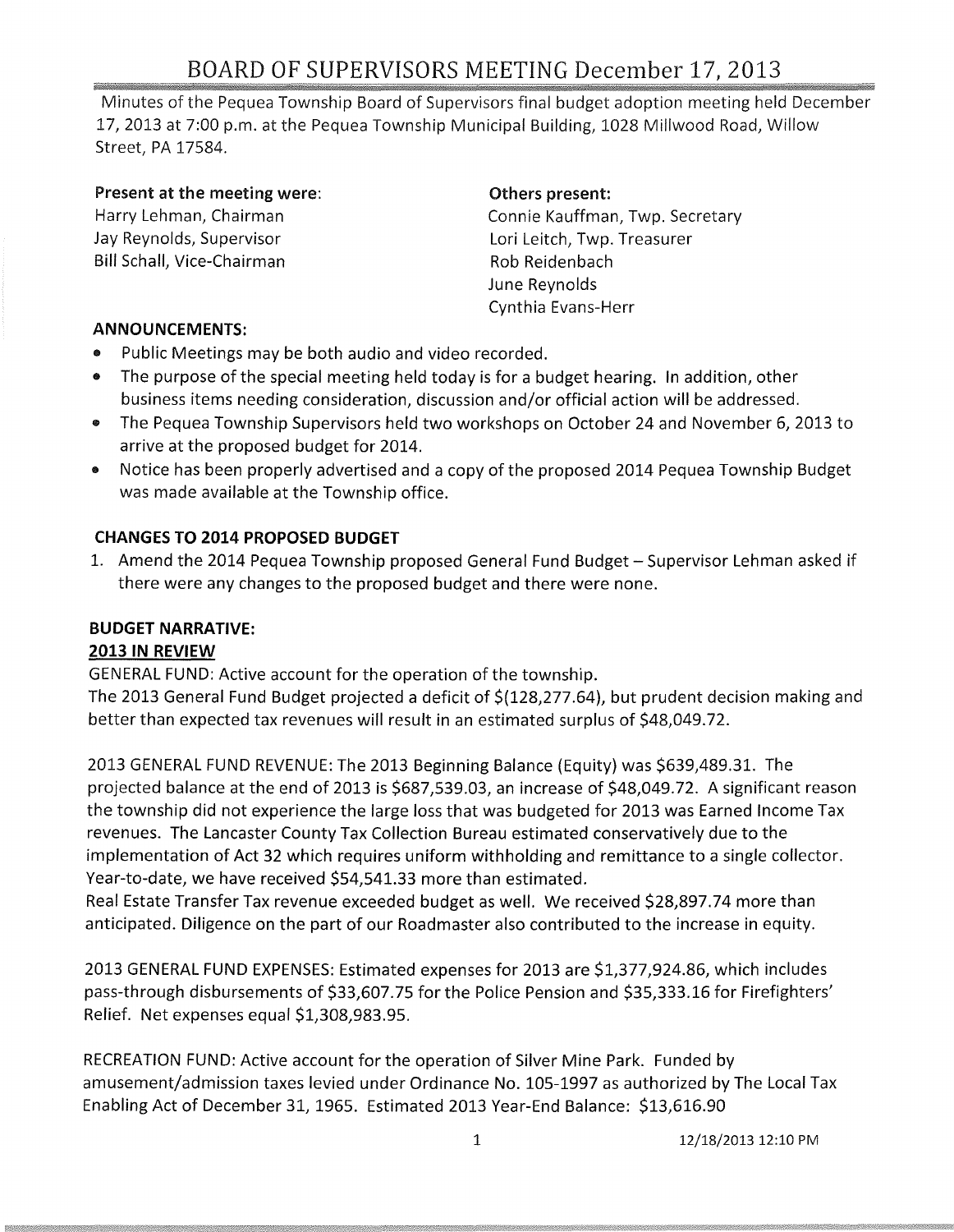# BOARD OF SUPERVISORS MEETING December 17, 2013

STATE HIGHWAY FUND: Active account for the construction/maintenance of roads and bridges. Funded by the Liquid Fuels Tax, only acceptable expenditures may be charged against this account as outlined in PennDOT Publication 9. Estimated 2013 Year-End Balance: \$24,819.42

STREET LIGHT FUND: Active account for the collection of street light taxes and paying the electric bill for those street lights. Residents in Manchester and Westwood Village are taxed each year to pay for the cost of street lighting in their developments. The current tax rate is .74 cents per front foot of property. Estimated 2013 Year-End Balance: \$5,926.28

PARK DONATION FUND: This account holds donations for park projects. Estimated 2013 Year-End Balance: \$6,095.54

PLGIT PLUS ACCOUNT FOR W. PENN GRANT RD. BRIDGE: This fund was created with \$50,000 from SLSA when building the pumping station on W. Penn Grant Rd. and has been accumulating interest. It can only be used to replace or repair this bridge. Estimated 2013 Year-End Balance: \$71,329.90

BRIDGE REPLACEMENT FUND: Used for the replacement or repair of township bridges. These funds may be transferred to the General Fund by Resolution. Estimated 2013 Year-End Balance: \$24,635.35

DEBT PAYMENTS: The 2012 purchase of a zero-turn mower for Silver Mine Park was financed at zero percent for thirty-six months. Monthly installment payments are made out of the Recreation Fund. The current balance is \$7,143.80, and it will be paid off by April of 2015. The Silver Mine Park loan was paid off in 2013 in the amount of \$35,095.56.

### **2014 PROPOSED BUDGET OVERVIEW**

2014 Budget Workshops held on October 24 and November 6, 2013.

| GENERAL FUND:                               |                           |
|---------------------------------------------|---------------------------|
| THE 2014 PROPOSED GENERAL FUND BUDGET HAS A |                           |
| PROJECTED INCOME OF                         | \$1,329,527.37            |
| PROPOSED EXPENSES OF                        | \$1,352,830.99            |
| RESULTING IN A SHORTFALL OF                 | $\frac{1}{2}$ (23,303.62) |

2014 GENERAL FUND REVENUE: The budgeted amounts for Real Estate Taxes are based on a rate of 1.9 mills on a total taxable assessed valuation of \$302 million (\$573,800) less discounts for early payment. Budgeted Amount for 2014: \$562,551.95.

The budgeted amount for Real Estate Transfer Taxes is an average of the past five years. Budgeted Amount for 2014: \$61,468.74

The budgeted amount for Earned Income Taxes was calculated using a Projection Tool provided by the Lancaster County Tax Collection Bureau. Budgeted Amount for 2014: \$504,969.29

2014 GENERAL FUND EXPENSES: The 2014 General Fund Budget is proposed at \$3,412.21 less than the 2013 Budget. Expenses in 2014 are estimated at \$1,352,830.99 compared to \$1,356,243.20 in 2013.